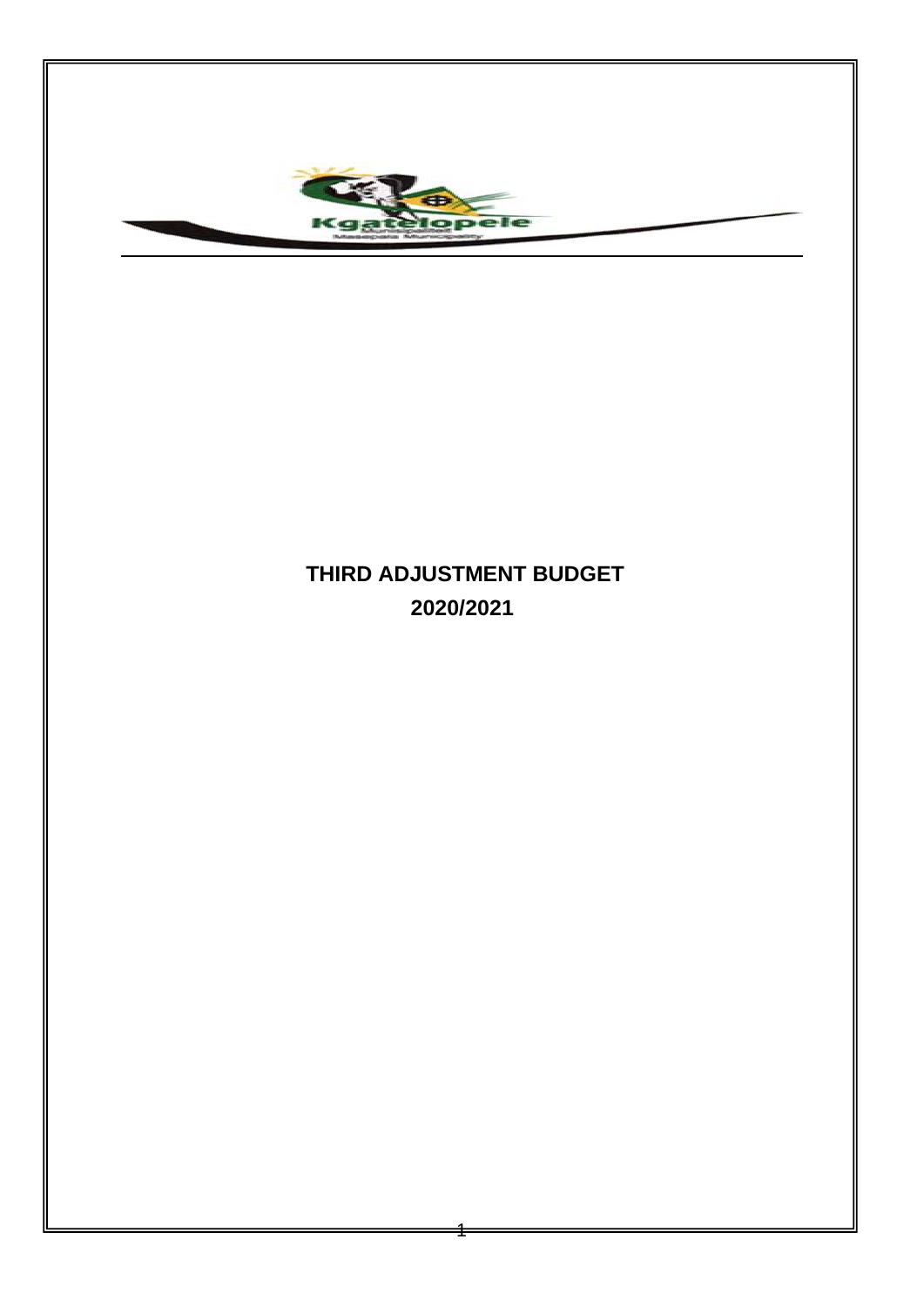## **1. INTRODUCTION**

Section 72(1) of the Municipal Finance Management Act (MFMA) requires from the Accounting Officer of the Municipality, to submit a mid-year budget assessment report to the Mayor before the 25th of January each year on the state of the municipality's budget based on the section 71 reports submitted; the municipality's service delivery performance during the first half of the financial year taking the service delivery targets and performance indicators set in the service delivery and budget implementation plan into account; and, the previous year's (2019/2020) annual report.

Section 28 of the MFMA determines that:

"(1) A municipality may revise an approved annual budget through an adjustments budget.

(2) An adjustments budget –

- a) Must adjust the revenue and expenditure estimates downwards if there is material under-collection of revenue during the current year
- b) May appropriate additional revenues that have become available over and above those anticipated in the annual budget, but only to revise or accelerate spending programmes already budgeted for
- c) May, within a prescribed framework, authorise unforeseeable and unavoidable expenditure recommended by the mayor of the municipality
- d) May authorise the utilisation of projected savings in one vote towards spending under another vote
- e) May authorise the spending of funds that were unspent at the end of the past financial year where the under-spending could not reasonably have been foreseen at the time to include projected roll-overs when the annual budget for the current year was approved by the council
- f) May correct any errors in the annual budget and
- g) May provide for any other expenditure within a prescribed framework

(3) An adjustments budget must be in a prescribed format [Schedules B1 to B10 attached as Appendix A to the Adjustments Budget Report]. Adjustments Budget 2020/21.

(4) Only the mayor may table an adjustments budget in the municipal council, but an adjustments budget in terms of subsection (2)(b) to (g) may only be tabled within any prescribed limitations as to timing and frequency [before 28 February 2021].

(5) When an adjustments budget is tabled, it must be accompanied with –

- a) An explanation how the adjustments budget affects the annual budget;
- b) A motivation of any material changes to the annual budget;
- c) An explanation of the impact of any increased spending on the annual budget and the annual budget for the next two financial years; and
- d) Any other supporting documentation that may be prescribed.

(6) Municipal tax and tariffs may not be increased during a financial year except when required in terms of a financial recovery plan."